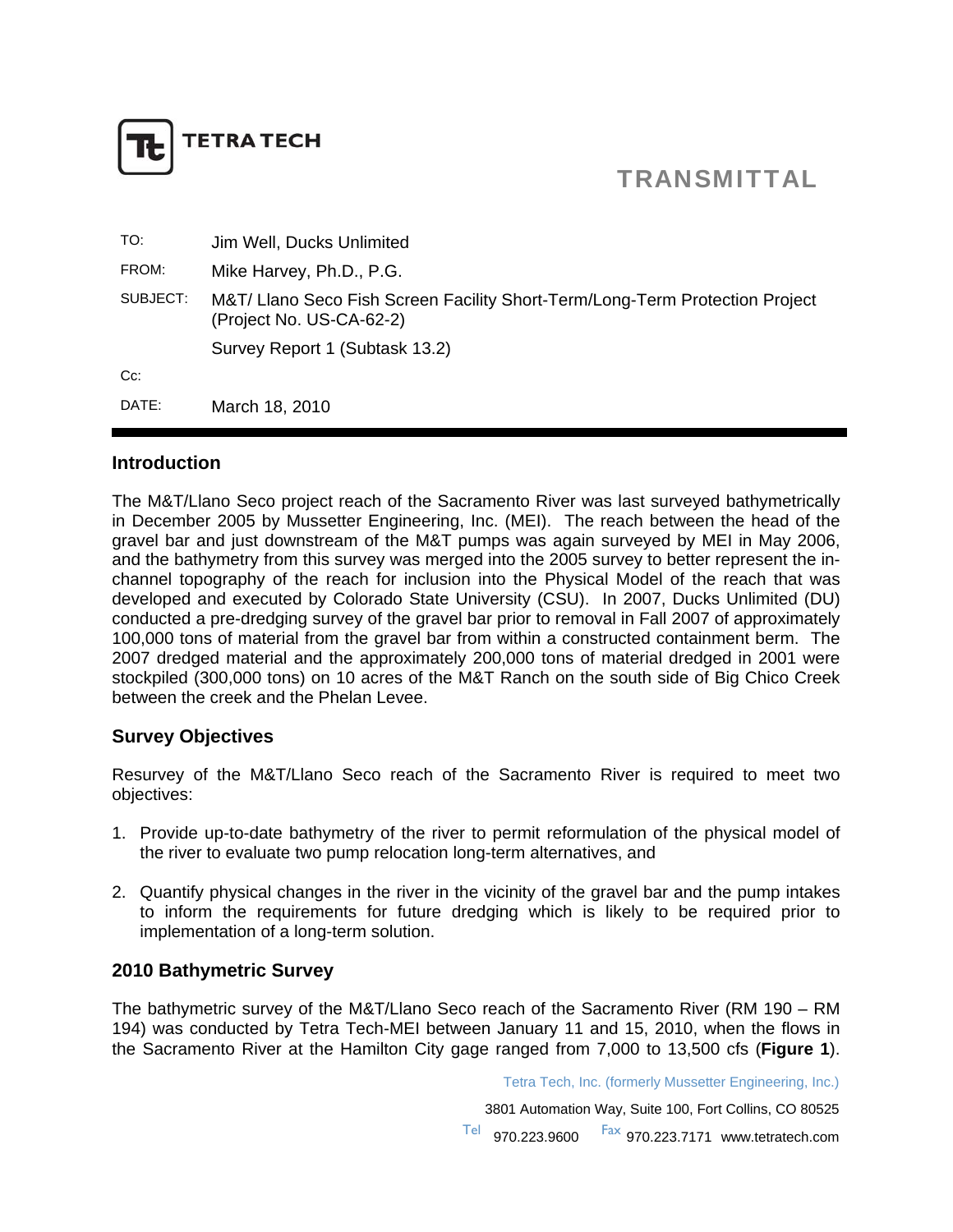# MEMORANDUM

Following the survey, flows peaked on the Sacramento River at 76,000 and 73,000 cfs on January 21 and 26, 2010, respectively, which were the highest flows experienced since the 2006 bathymetric survey was completed (**Figure 2**). For reference purposes, the gravel bar is inundated at a flow of about 35,000 cfs. The bathymetric survey was conducted using a Trimble 4800 series RTK-GPS system that was linked to an Innerspace 445 survey-grade fathometer with an 8-degree sonar transducer (0.1-foot resolution) mounted on Tetra Tech-MEI's survey boat. The horizontal datum for the survey is referenced to the State Plane Coordinate System, North American Datum of 1983 (NAD83) (California, Zone 2) and the vertical datum is the North American Vertical Datum of 1988 (NAVD88). Following the survey, the data were reduced to develop a Digital Terrain Model (DTM) of the channel and a 2-foot contour map using ArcGIS software.

## **Comparison of 2005/2006 and 2010 Surveys**

The DTMs developed from the 2005/2006 and 2010 bathymetric surveys were compared in the ArcGIS software and an isopach map of the differences was developed (**Figure 3**). Between Sta 1037+00 and about Sta 1060+00 the left bank of the river has eroded and retreated and is represented on Figure 3 as about 20 to 25 feet of degradation. For the bulk of the reach between Sta 1020+00 and Sta 1150+00 there has been little change in the bed topography (-5 to+5 ft). However, degradation of between 5 and 10 feet is shown on Figure 3 between Sta 1110+00 and Sta 1124+00 and this represents the bar dredging that was completed in Fall 2007. Lack of high flows since the 2007 dredging has resulted in little or no deposition on the gravel bar, and in fact at the time of the survey, the constructed containment berm was still in place. In contrast, between Sta 1097+00 and about Sta 1105+00 there has been between 5 and 15 feet of aggradation. This region of aggradation is downstream of the gravel bar and is in the center-left portion of the channel opposite the M&T pumps. Some aggradation has also occurred along the left (east) side of the channel in the vicinity of the relocated City of Chico wastewater outfall (about Sta 1085+00).

## **Significance of Topographic Changes**

Dredging of the gravel bar in 2001 and 2007 was used as a short-term solution to the sedimentation problems at the M&T/Llano Seco pump inlets and fish screens. Between 1995 and 2001, the gravel bar located on the east bank of the river upstream of the pumping plant, migrated about 1,700 feet downstream. Two-dimensional (2-D) hydrodynamic and sedimenttransport modeling of three spur dike alternatives emplaced on the west bank of the river (MEI, 2008) indicated that all of the alternatives would prevent further downstream migration of the gravel bar. However, erosion of approximately 330 feet of the west bank of the river between 1996 and 2006 that increased the effective width of the river has in fact permitted the bar to migrate about 1,000 feet further downstream between 2006 and 2010 as is shown on Figure 3, in spite of the fact that there have been few high flows in the river (Figure 2). Interim stabilization of the toe of the west bank in Fall 2007 has prevented further westward migration of the river, but has not prevented downstream bar migration to the point where the focus of deposition is now opposite the pump inlets.

Given the current sedimentation patterns in the river, the "dryland" bar dredging methods that have been used in the previous short-term dredging projects (2001, 2007) will not be useable for future dredging that will be required until a long-term solution can be implemented. Methods

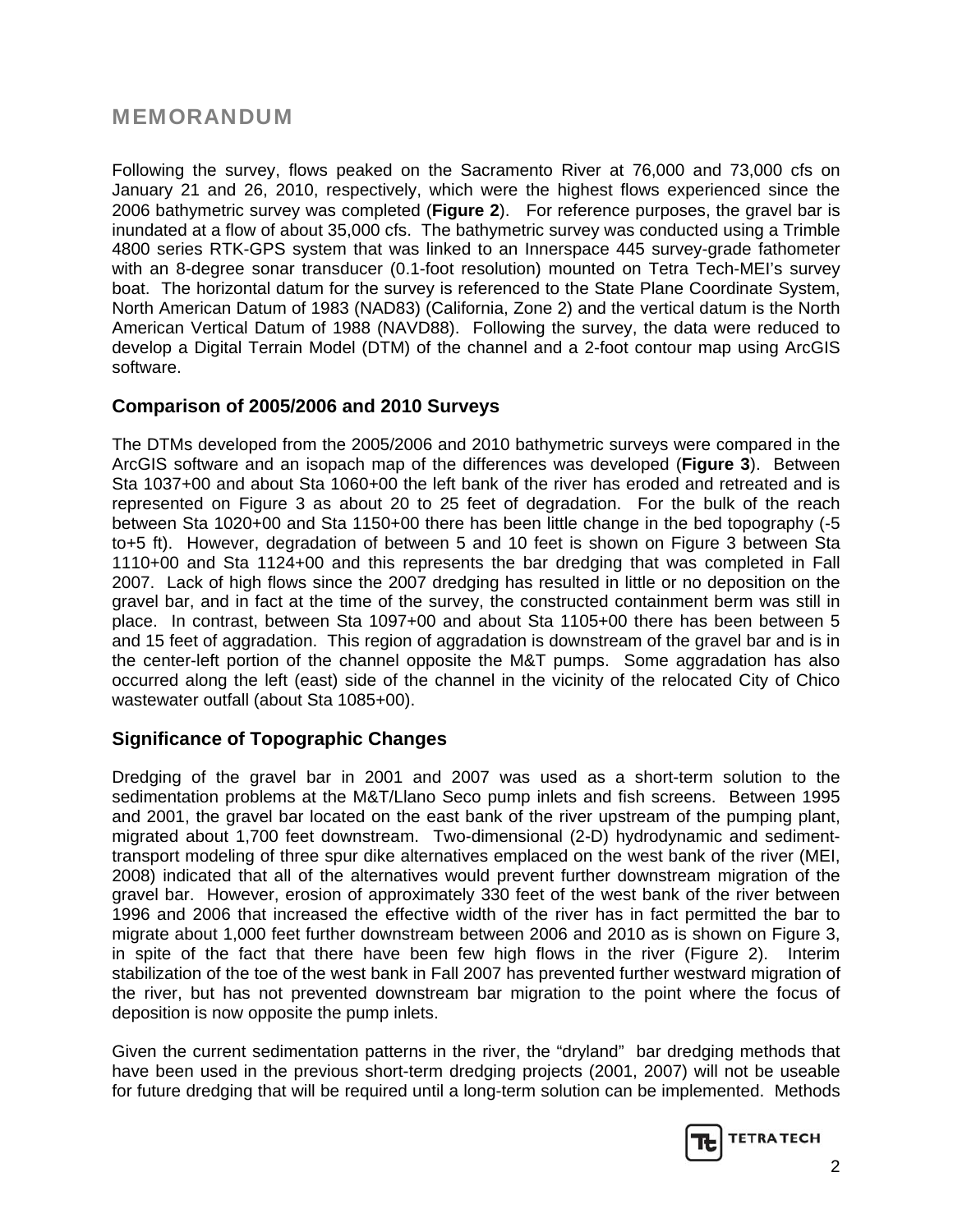# MEMORANDUM

that could possibly be used include a floating dredge or a long-boom dragline operated from the east bank.

## **References**

Mussetter Engineering, Inc., 2008. Phase II two-dimensional modeling to evaluate the potential river training works at M&T Pumping Station, Sacramento River, RM 192.5, California. Prepared for Ducks Unlimited, Rancho Cordova, California, October.

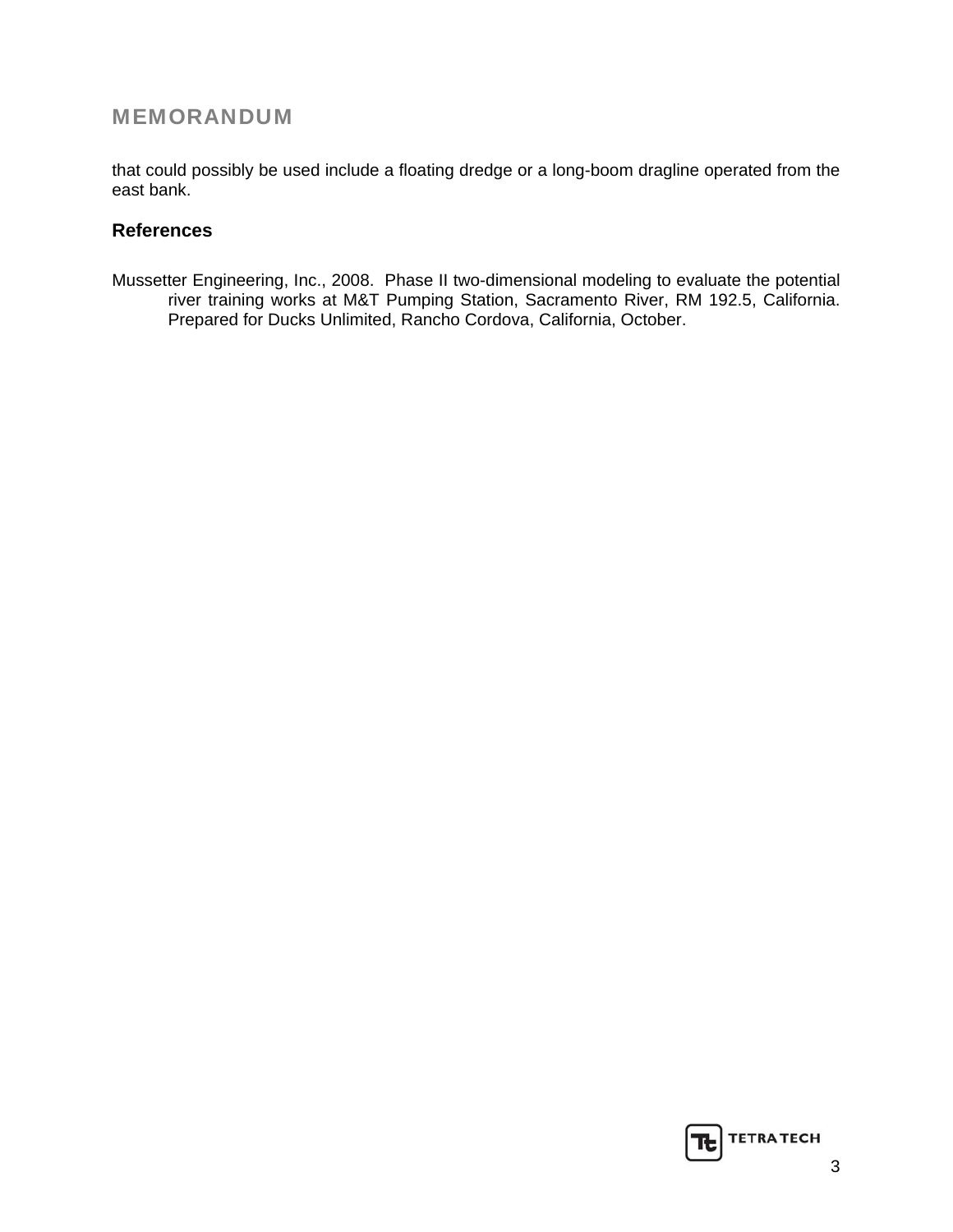

Figure 1. Hamilton City gage flows during and after the January 2010 bathymetric survey.

4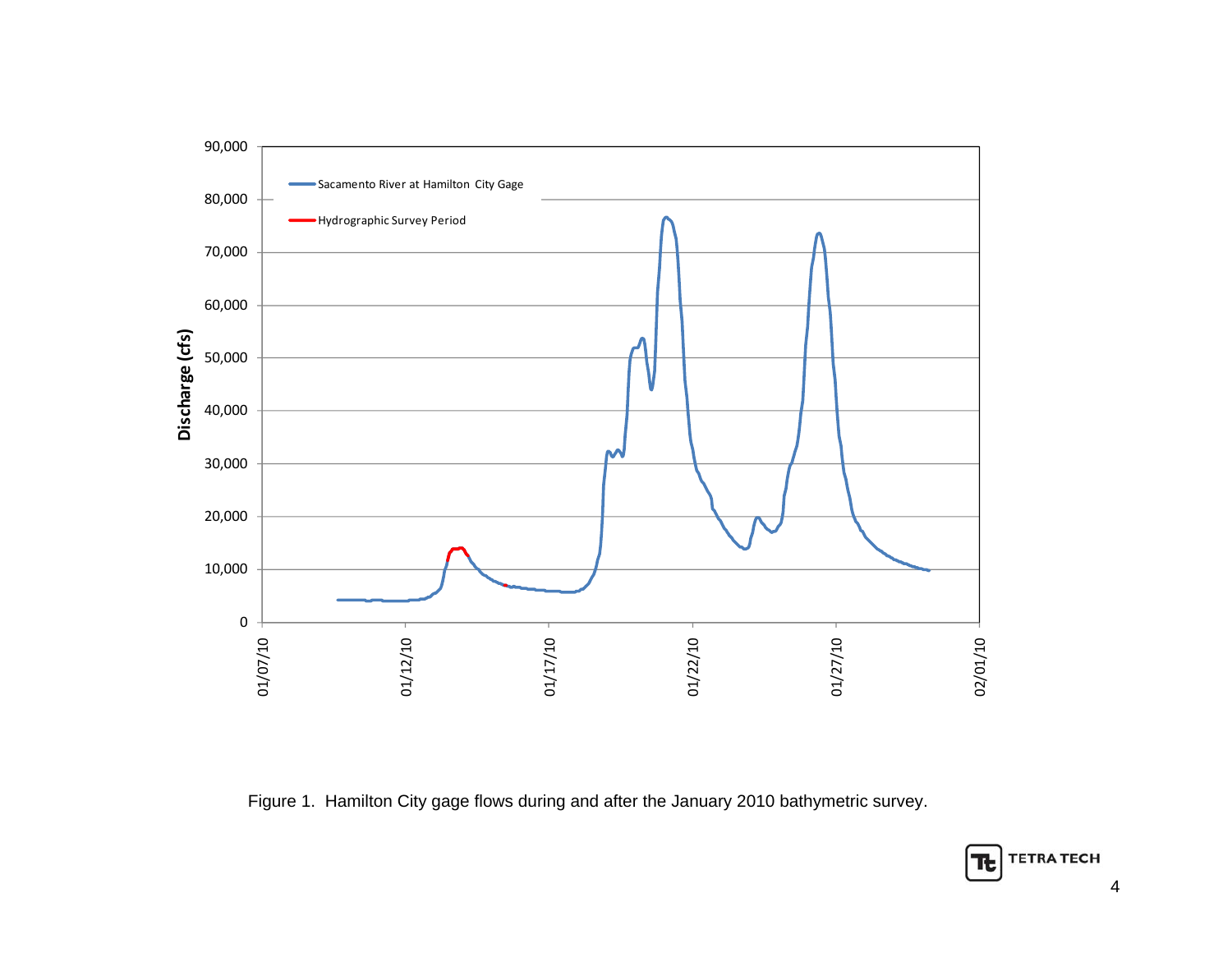

Figure 2. Hamilton City gage flows between November 2007 and January 2010.